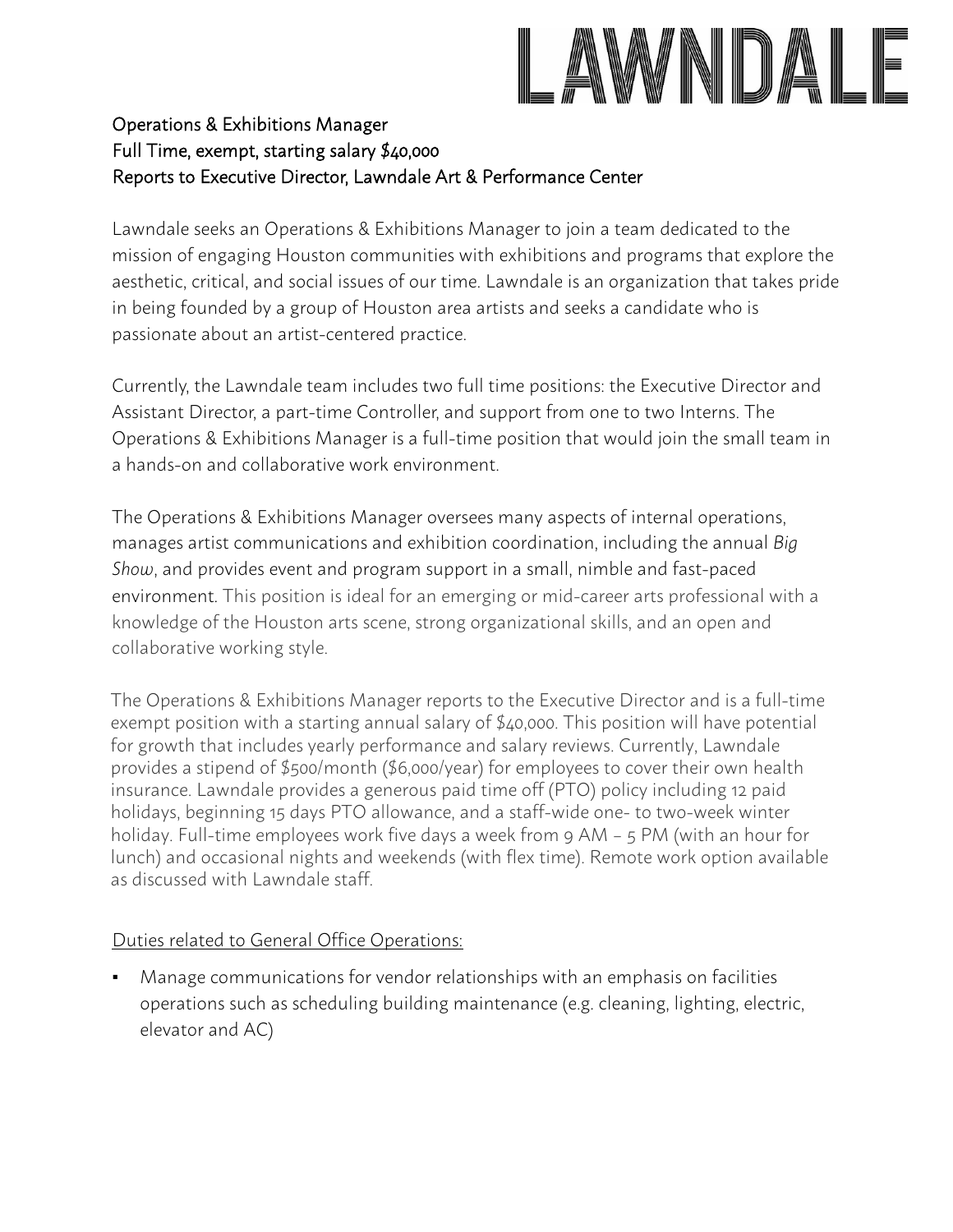- Coordinate office communications (i.e. answer and forward incoming calls, providing basic information when needed + monitor general email inbox (askus@lawndaleartcenter.org) and forward as needed + monitor voicemail and update messages)
- Manage office space, including ordering office supplies, subscriptions to various service providers, mail and delivery, and keys

# Duties related to Exhibitions & Programs:

▪ Coordinate approximately 8 exhibitions annually–including general programming, *The Big Show* and annual Artist Studio Program exhibition–-and oversee aspects of preand

post-production, including coordinating contract art handlers

- Manage communications with exhibiting artists, including contractual agreements, exhibition timelines, and installation logistics
- Assist in updating website, drafting announcements, press, and newsletters related to exhibitions
- Develop and coordinate supporting programs in collaboration with exhibiting artists
- Coordinate and follow assigned budgets with exhibiting artists
- Open and close exhibitions, ensuring gallery spaces are ready for visitors
- When needed, prepare shipping contracts and coordinate logistics, including packing, delivery, and transportation
- **EXE** Assist Advisory Board and Executive Director with research and development of exhibitions, existing and potential programs, and publications
- Maintain exhibition and program files and equipment inventory (e.g. tech, tools, pedestals, etc.)
- Participate in exhibition openings, select programs, and conduct exhibition tours, as needed
- Coordinate communications with Lawndale's Lending Library artists, including annual Lending Library Brunch event and Lending Library hours for members

### Professional Skills and Qualifications:

● Minimum BA or BFA degree in arts, culture, or related field OR more than six years of equivalent work experience